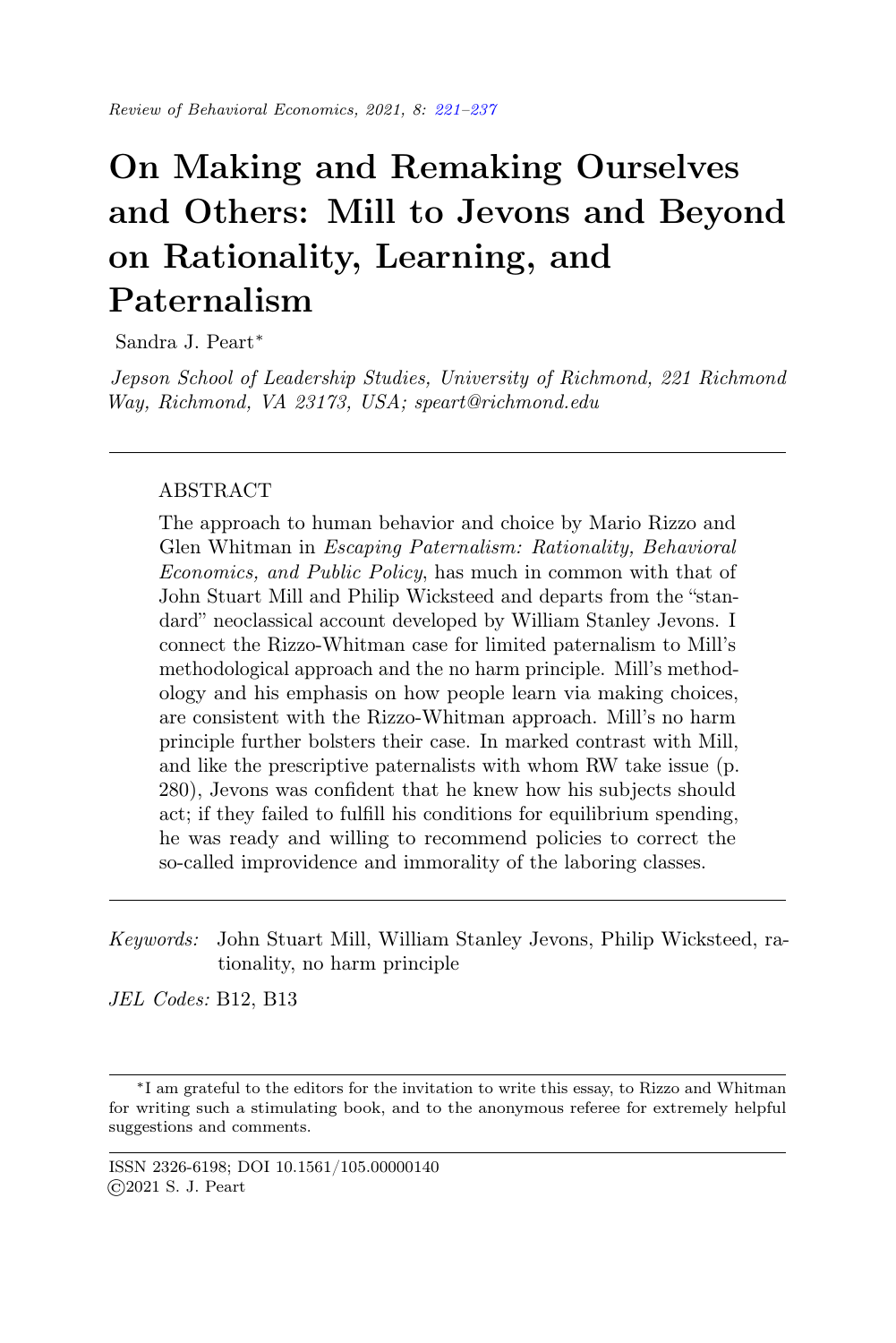"The only purpose for which power can be rightfully exercised over any member of a civilized community, against his will, is to prevent harm to others.

The practical question, where to place the limit – how to make the fitting adjustment between individual independence and social control – is a subject on which nearly everything remains to be done."

(Mill, [1859] 1977, pp. 220, 223)

"If the citadel of poverty and ignorance and vice is to be taken at all, it must be besieged from every point of the compass – from below, from above, from within; and no kind of arm must be neglected which will tend to secure the ultimate victory of morality and culture."

(Jevons, 1878, p. 22)

#### 1 Introduction

In this essay, I shall argue that the approach to human behavior and choice by Rizzo and Whitman (2020) in Escaping Paternalism: Rationality, Behavioral Economics, and Public Policy (henceforth: RW), has much in common with that of John Stuart Mill and Philip Wicksteed and, as such, departs from the "standard" neoclassical account developed by William Stanley Jevons. I proceed as follows. First, I connect the Rizzo-Whitman case for limited paternalism, or as they call it, a "paternalist resistant framework" (RW 2020, 397; henceforth referenced as RW in citations), to Mill's methodological approach and the no harm principle. RW emphasize how paternalistic interventions frequently fail to account for human complexity (RW, 17, 45) and learning (RW, 203). Mill's methodology, which also stressed the complexity of human decision-making, and his emphasis on how people learn via making choices, are consistent with the Rizzo-Whitman approach. Mill's no harm principle further bolsters their case.

In marked contrast with Mill, Jevons's methodology is much more confident regarding the scientist's ability to uncover uniformities and then to prescribe interventions to remake those who fail to act in accordance with the scientists' prescriptions. Jevons called for a series of interventions to alter the entire decision locus of poor people. Like the prescriptive paternalists with whom RW take issue (RW, 280), Jevons was confident that he knew how his subjects should act; if they failed to fulfill his conditions for equilibrium spending, he was ready and willing to recommend policies to correct the so-called improvidence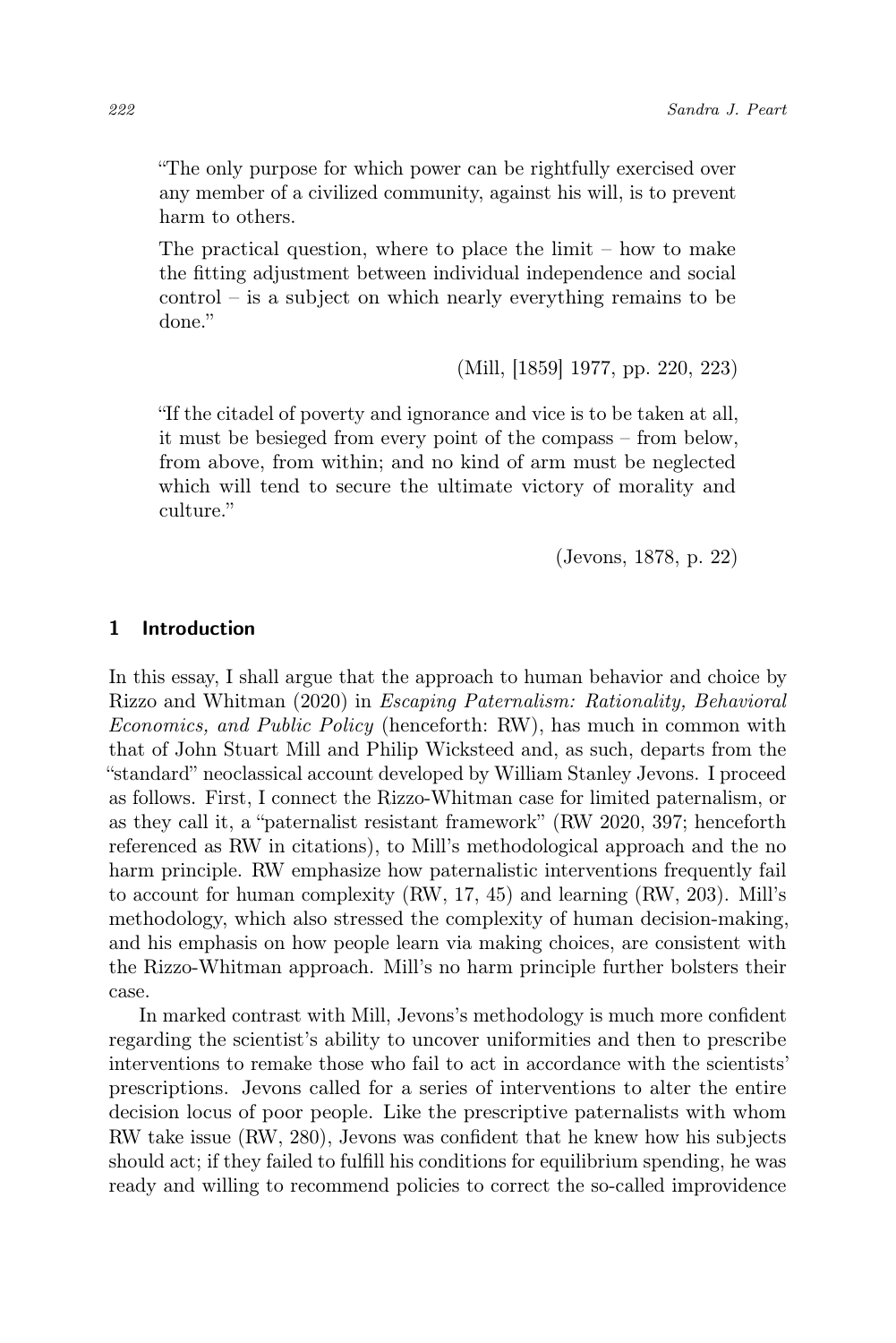and immorality of the laboring classes. Unlike the libertarian paternalists of the late twentieth century, however, Jevons's prescriptions focused mainly on the behavior of the poor and amount to an attack on all sides of the "citadel of poverty" rather than almost imperceptible nudges.

Jevons's purported disciple Wicksteed provides a counter example to the all-out policy attack advocated by Jevons. In contrast with Jevons, Wicksteed observed the world around him and sought to understand why and how people acted as they did. In Wicksteed's analysis, the savings decisions of poor people might be quite reasonable, given their lot in life. Perhaps because he embraced the complexity and explained in such detail our apparent contradictions in such detail, his work failed to obtain much traction with the coming of neoclassical economics.[1](#page-2-0) The essay concludes with some speculations about why Jevons, rather than Mill and Wicksteed, seems to have won the day in economic analysis and policy development, speculations that are consistent with and further bolster RW's important analysis.

## 2 Starting with Mill: Learning by Choosing

Mill's Logic is a testament to the difficulties associated with ascertaining regularities and making predictions in the face of what Mill referred to as pronounced "multiplicity of causes" in social science.<sup>[2](#page-2-1)</sup> The study of society was plagued by complexity: "the impressions and actions of human beings are not solely the result of their present circumstances, but the joint result of those circumstances and of the characters of the individuals: and the agencies which determine human character are so numerous and diversified, (nothing which has happened to the person throughout life being without its portion of influence), that in the aggregate they are never in any two cases exactly similar" (Mill, [1843] 1973, p. 847). In such circumstances, Mill insisted that "no assertion, which is both precise and universally true, can be made respecting the manner in which human beings will think, feel, or act" (Mill, [1843] 1973, p. 847).

Mill allowed that a "separate and inexact" science of political economy, dealing with the effects of a few main causes (e.g., greater gain is preferred to less), might be carved out from the entirety of social phenomena.[3](#page-2-2) But he was adamant that a scientific study of policy interventions must be located

<span id="page-2-0"></span><sup>&</sup>lt;sup>1</sup>While Wicksteed's influence is limited in mainstream neoclassical economics, his emphasis on thinking and learning, purposive action rather than neoclassical rationality, was noticed with appreciation by Ludwig von Mises in Human Action. I return to this in Section 4 below.

<span id="page-2-1"></span><sup>&</sup>lt;sup>2</sup>Mill's Logic is replete with discussions of the difficulties associated with induction in the face of "multiplicity of cause"; see pp. 370–378, 442–453, 511–512, and 879.

<span id="page-2-2"></span><sup>3</sup>For an overview of Mill's methodology of economics, see Hausman (1992) and Hollander (1985).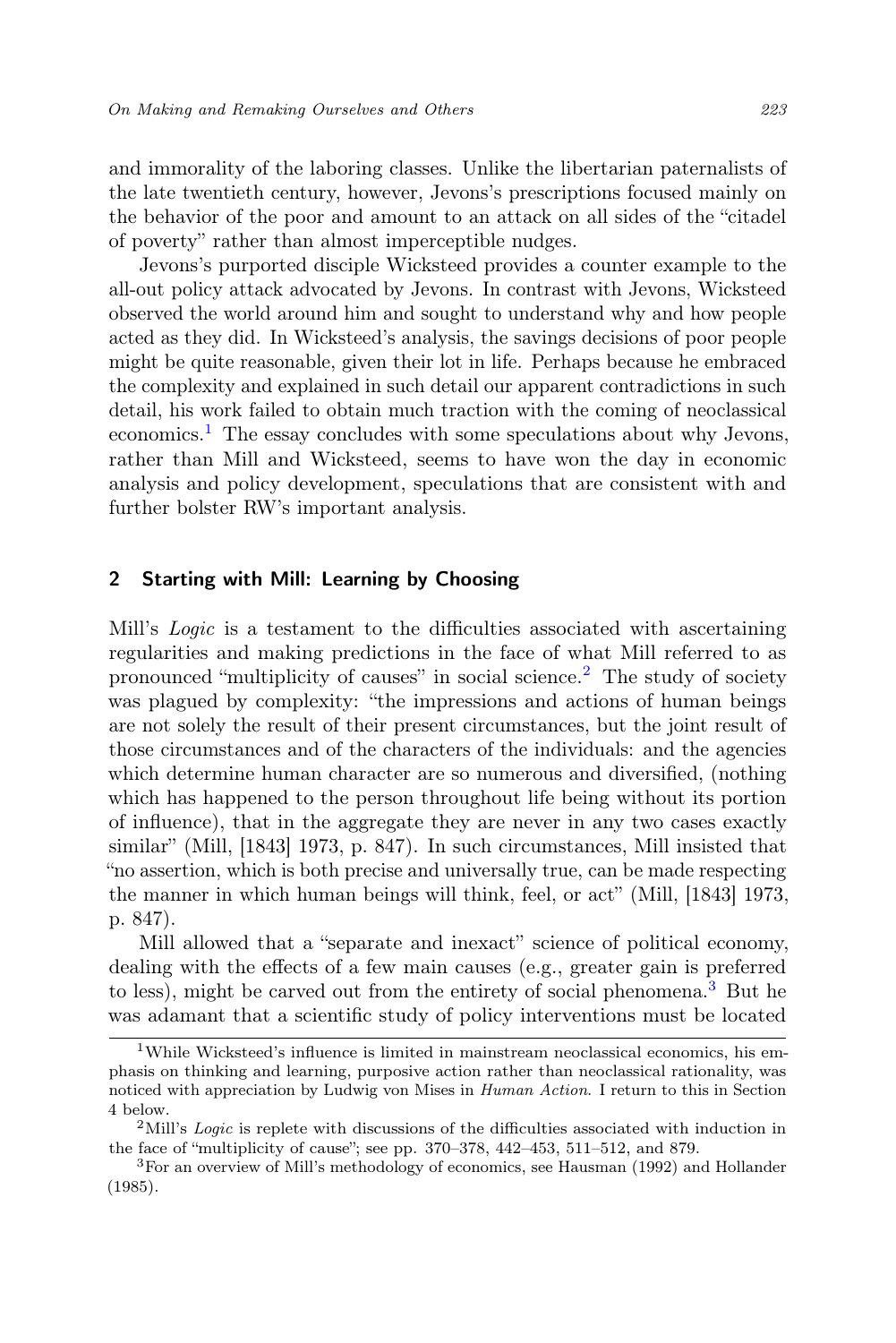in the context of social science writ large: "there can be no separate Science of Government; that being the fact with, of all others, is most mixed up, both as cause and effect, with the qualities of the particular people or of the particular age" (Mill, [18[4](#page-3-0)3] 1973, p. 906).<sup>4</sup> As such, the study of policy was to remain within the full study of Society where "the causes are so numerous, and intermixed in so complex a manner with one another, that even supposing their laws known, the computation of the aggregate effect transcends the power of calculation" (Mill, [1843] 1973, pp. 620–621). Mill insisted that it would be extremely difficult to ascertain with any accuracy or generality, the effects of potential policy changes. His caution is clear in adducing the effects of the Corn Laws:

" . . . This is particularly the case where the object is to determine the effect of any one social cause among a great number acting simultaneously; the effect, for example, of corn laws, or of a prohibitive commercial system generally. Though it may be perfectly certain, from theory, what kind of effects corn laws must produce, and in what general direction their influence must tell upon industrial prosperity; their effect is yet of necessity so much disguised by the similar or contrary effects of other influencing agents, that specific experience can at most only show that on the average of some great number of instances, the cases where there were corn laws exhibited the effect in a greater degree than those where the were found not." (Mill, [1843] 1973, pp. 908–909)

Multiplicity of cause thus implied observed diversity resulted in social science, such that combining observations or making predictions across individuals was highly inappropriate. At a level of recognized imprecision, Mill allowed that facts could be "marshalled" (as Jevons would later put it), as indications of "practical truths" or starting points for discussion; yet such facts would be appropriate only for statements of tendencies rather than as guides for policy interventions (Mill, [1856] 1969, p. 309). As we shall see, writing only a few decades later Jevons departed from Mill and emphasized uniformity of behavior.

But what, exactly, is the essence of human activity? To answer this question we turn our attention to Mill's On Liberty, which describes people as agents who choose, reflect, learn, and discuss their choices. Indeed,  $On$ Liberty provides a strong rationale for why it is important that agents are offered a fulsome set of choices. In Mill's view, we develop our capacity to choose by making choices; we make and remake ourselves in the course of

<span id="page-3-0"></span><sup>&</sup>lt;sup>4"</sup>All questions respecting the tendencies of forms of government must stand part of the general science of society, not of any separate branch of it" (Logic, p. 906).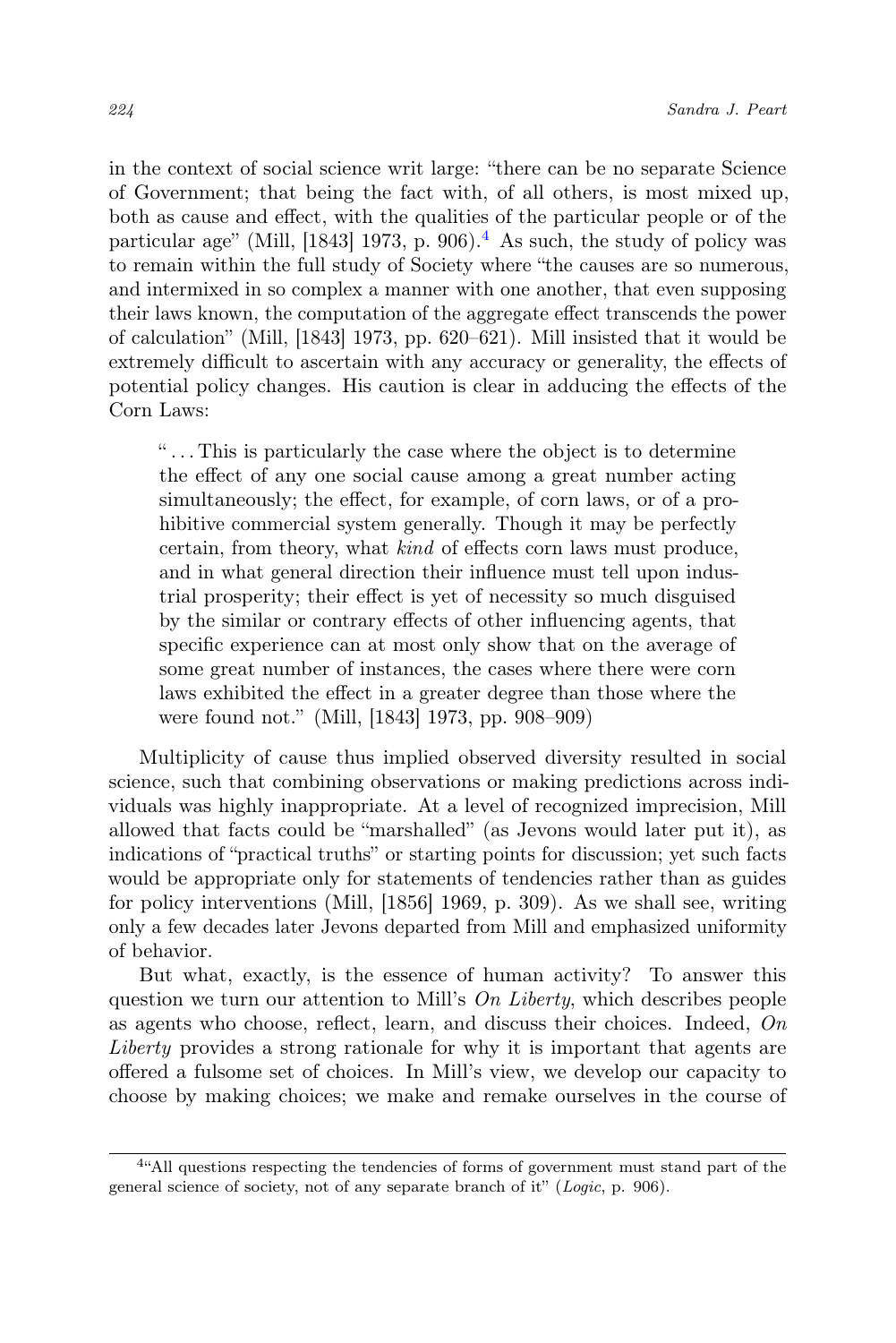making choices.<sup>[5](#page-4-0)</sup> Choice thus occurs along a spectrum, from the fully enslaved, children, and women, whose choices are quite limited, to those (at the time, males) who grow into relatively abundant choices in adult life.<sup>[6](#page-4-1)</sup>

By making choices we not only learn which ones are good and bad, but we also develop a range of abilities required to get along and succeed in life:

"The human faculties of perception, judgment, discriminative feeling, mental activity, and even moral preference, are exercised only in making a choice. He who does anything because it is the custom makes no choice. He gains no practice either in discerning or in desiring what is best." (Mill, [1859] 1977, p. 262)

By making choices, we improve our decision-making skill:

"He who chooses his plan for himself, employs all his faculties. He must use observation to see, reasoning and judgment to foresee, activity to gather materials for decision, discrimination to decide, and when he has decided, firmness and self-control to hold to his deliberate decision." (Mill, [1859] 1977, pp. 262–263)

Four years before Jevons published his signature work, The Theory of Political Economy, Mill delivered his "Inaugural Address" on the occasion of being installed as Rector of the University of St Andrews. In the Address, he spoke eloquently about how education via discussion was a key to counteracting our natural tendency to confirm what we want to believe.[7](#page-4-2) In Mill's view, experiences matter, but experiences must also be discussed in real time to be fully understood. People rectify "mistakes, by discussion and experience. Not by experience alone. There must be discussion, to show how experience is to be interpreted. Wrong opinions and practices gradually yield to fact and

<span id="page-4-0"></span><sup>&</sup>lt;sup>5</sup>The possibility of remaking ourselves is a key theme in RW. It features prominently in Mill's Autobiography, as he describes his struggle to remake himself. Mill takes up the difficulty of making predictions in this context in a section entitled "The Progressiveness of Man and Society": "The circumstances in which mankind are placed, operating according to their own laws and to the laws of human nature, form the characters of the human beings; but the human beings, in their turn, mould and shape the circumstances for themselves and for those who come after them" (Mill, [1843] 1973, p. 913). The theme also features prominently in the economics of James Buchanan, whom the authors cite (Mill, [1843] 1973, p. 58). Buchanan explicitly makes the point that, in advance of exploration, people may not know whom they wish to become (1979).

<span id="page-4-1"></span> $6$ Mill worried about women, who were constrained from making choices because of legal barriers, as well as those who were legally able to choose but who faced severe pressures to conform. See Peart (2021b).

<span id="page-4-2"></span> $7$ Mill wrote also in his *Logic* about how people have a tendency to believe what they wish to believe: "[Wishing] operates, by making [a person] look out eagerly for reasons, or apparent reasons, to support opinions which are conformable to his interests or feelings; . . . bias. There are minds so strongly fortified on the intellectual side, that they could not blind themselves to the light of truth, however really desirous of doing so" (Mill, [1843] 1973, p. 738).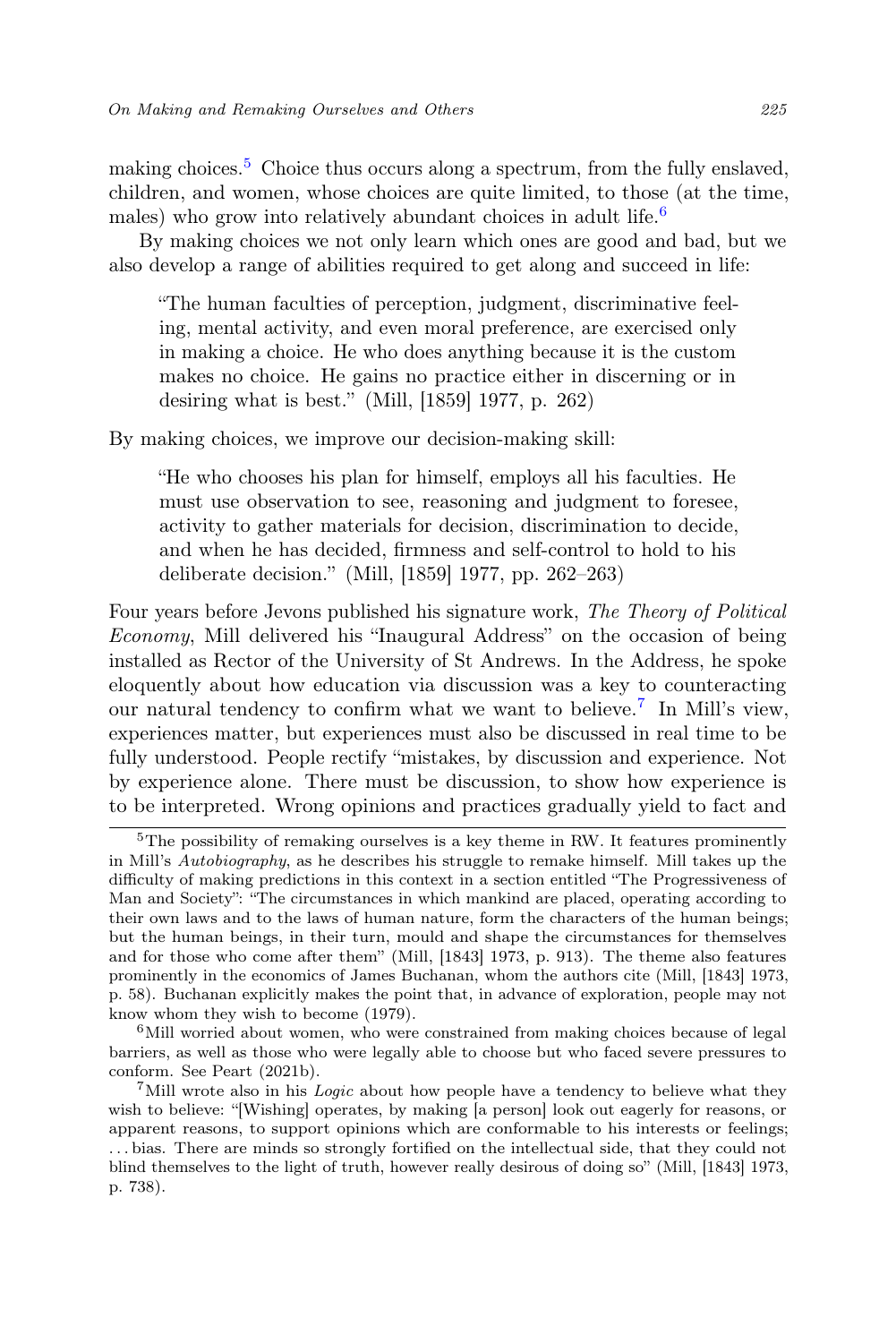argument: but facts and arguments, to produce any effect on the mind, must be brought before it" (Mill, [1[8](#page-5-0)67] 1984, p. 206).<sup>8</sup> Thus, for Mill people are imperfect but they are constantly exploring and improving in the course of their interactions with each other.

More than this, Mill abhorred the dullness that in his mind results from "uniformity" and conformity. He defended diversity in thought, speech, and living almost 200 years before it became fashionable to do so, and he praised idiosyncrasy:

"It is not by wearing down into uniformity all that is individual in themselves, but by cultivating it, and calling it forth, within the limits imposed by the rights and interests of others, that human beings become a noble and beautiful object of contemplation . . . furnishing more abundant aliment to high thoughts and elevating feelings, and strengthening the tie which binds every individual to the race, by making the race infinitely better worth belonging to." (Mill, [1859] 1977, p. 266)

Mill compares the absence of choice to slavery, forced uniformity. Those who do not choose are "yoked," with "withered and starved" human capabilities:

"Thus the mind itself is bowed to the yoke: even in what people do for pleasure, conformity is the first thing thought of; they like in crowds; they exercise choice only among things commonly done: peculiarity of taste, eccentricity of conduct, are shunned equally with crimes: until by dint of not following their own nature they have no nature to follow: their human capacities are withered and starved: they become incapable of any strong wishes or native pleasures, and are generally without either opinions or feelings of home growth, or properly their own." (Mill, [1859] 1977, p. 265)

It is important to emphasize Mill's choice of words. In the passage above, he described people who suffer from tyranny of opinion as "apes" and who imitate fashionable opinions: "He who lets the world, or his own portion of it, choose his plan of life for him, has no need of any other faculty than the ape-like one of imitation" (Mill, [1859] 1977, p. 262).

Mill also foresaw significant social spillovers from an unyoked people since free people are better able to help one another. Society as a whole benefits from individual liberty: "each person becomes more valuable to himself, and is therefore capable of being more valuable to others" (Mill, [1859] 1977, p. 266).

<span id="page-5-0"></span><sup>8</sup>This is the counterpart to Mill's account of learning through exercising choice. Just as we improve our capacity to choose via choosing, noted above, we also improve our capacity to understand our mistakes, via discussion.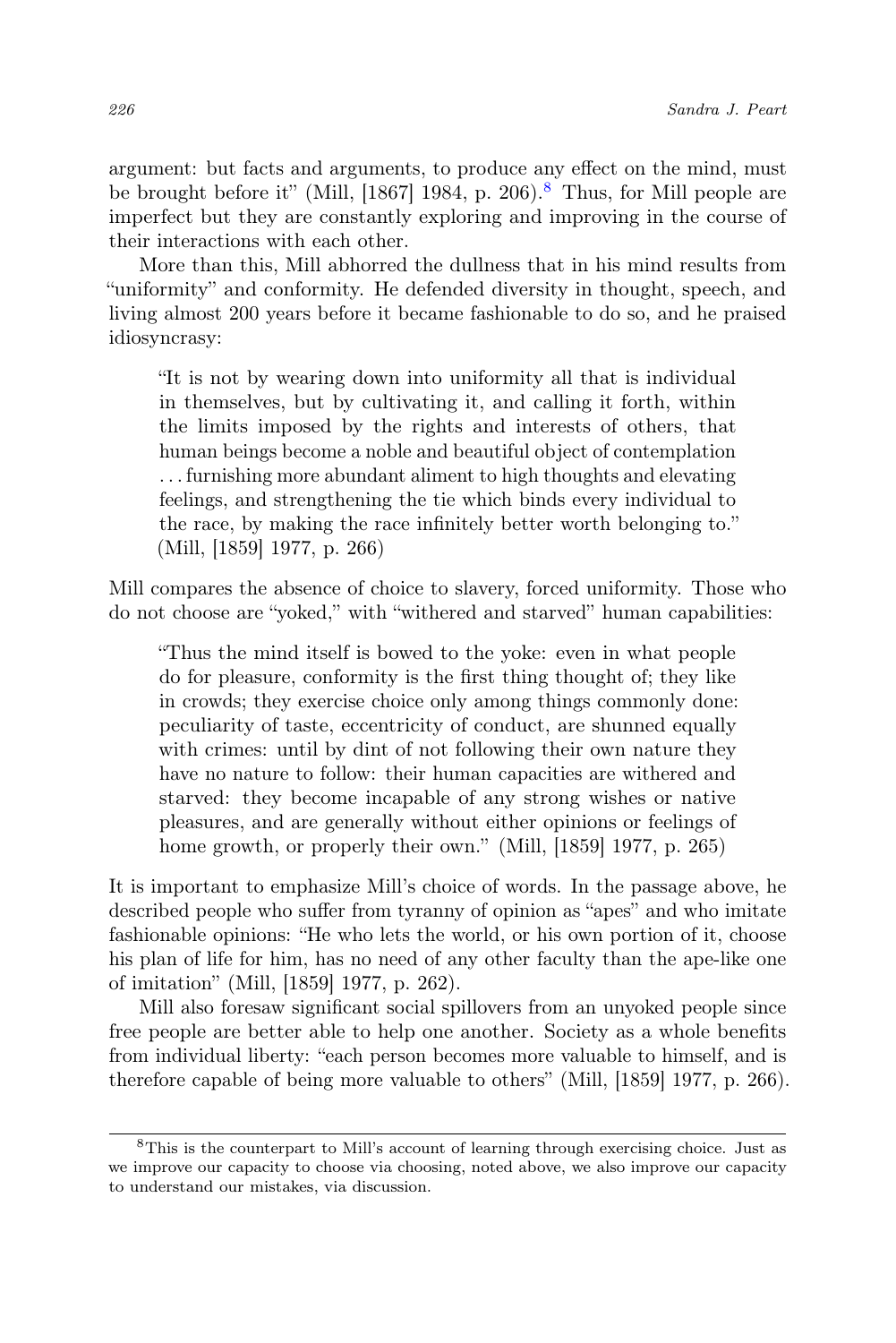Thus, the first reason for Mill's anti-paternalist stance is that, by choosing for others, we deny their personhood.<sup>[9](#page-6-0)</sup> Mill also insisted that when we try to choose for someone else, we frequently get things badly wrong. Anyone who is a parent knows that at some point we need to allow our children to develop into free human beings, making their own choices, rather than imposing our own desires and wants on them. It is so much the worse when we put the choice in the hands of someone altogether unrelated to us, a governing authority. In Mill's view, the problem of not actually knowing what is best for another person is the "strongest of all the arguments against the interference of the public with purely personal conduct": society, when it does interfere, "interferes wrongly, and in the wrong place" (Mill, [1859] 1977, p. 283).

In sum, for Mill, society has no business interfering with a person's right to choose how to live, at least up to the point where those choices do not cause harm to others. This is the famous "no-harm" principle: Mill distinguished between choices that affect oneself and choices that affect others (what he called self- and other-regarding choices) and held that one should be free to make self-regarding choices. As noted in the epigram at the start of this essay, Mill's On Liberty limits liberty to "self-regarding" actions that do not harm others. This no-harm principle allows for the full scope of liberty so long as one's acts do not interfere with the happiness of others. Mill used the no-harm principle to carve out three main areas of liberty: thought and discussion, tastes and pursuits, and association (Mill, [1859] 1977, pp. 225–226).

But what does Mill mean by "harm" and does the no-harm principle imply that individual liberty is circumscribed in all cases of harm? By harm, Mill seems to have in mind something more than a transitory or trivial hurt (he uses the words "permanent" and "in the largest sense"), but rather something that can be expected to (or that does) significantly reduce the happiness of others. He also sees this as something we may anticipate – so he includes both expected harms, where by this he means something a reasonably informed person would anticipate, and, for the purposes of this discussion, harms that actually transpired.

Given Mill's presumption that people learn and improve via choice, it is no surprise that not all harms justify a prohibition on action. First, transitory and slight harms generally do not require a blanket, government-imposed prohibition on them. Simple conventions might arise to deal with these. In these cases, notwithstanding Mill's worry about social control, mutual approval might enforce a no-harm set of conventions. We agree, for instance, that I

<span id="page-6-0"></span><sup>&</sup>lt;sup>9</sup>Mill's anti-paternalistic stance thus focused on providing information but not on attempting to manipulate the subject's choices. Labels on poisonous substances would prove helpful as they provided information, but Mill foresaw no need to include images or additional information. See Mill, On Liberty, chapter 5 and Peart, 2021b for detail. As such, he would oppose "the possibility of conveying information in ways that purposely manipulate people toward desired behaviors" (RW, 418).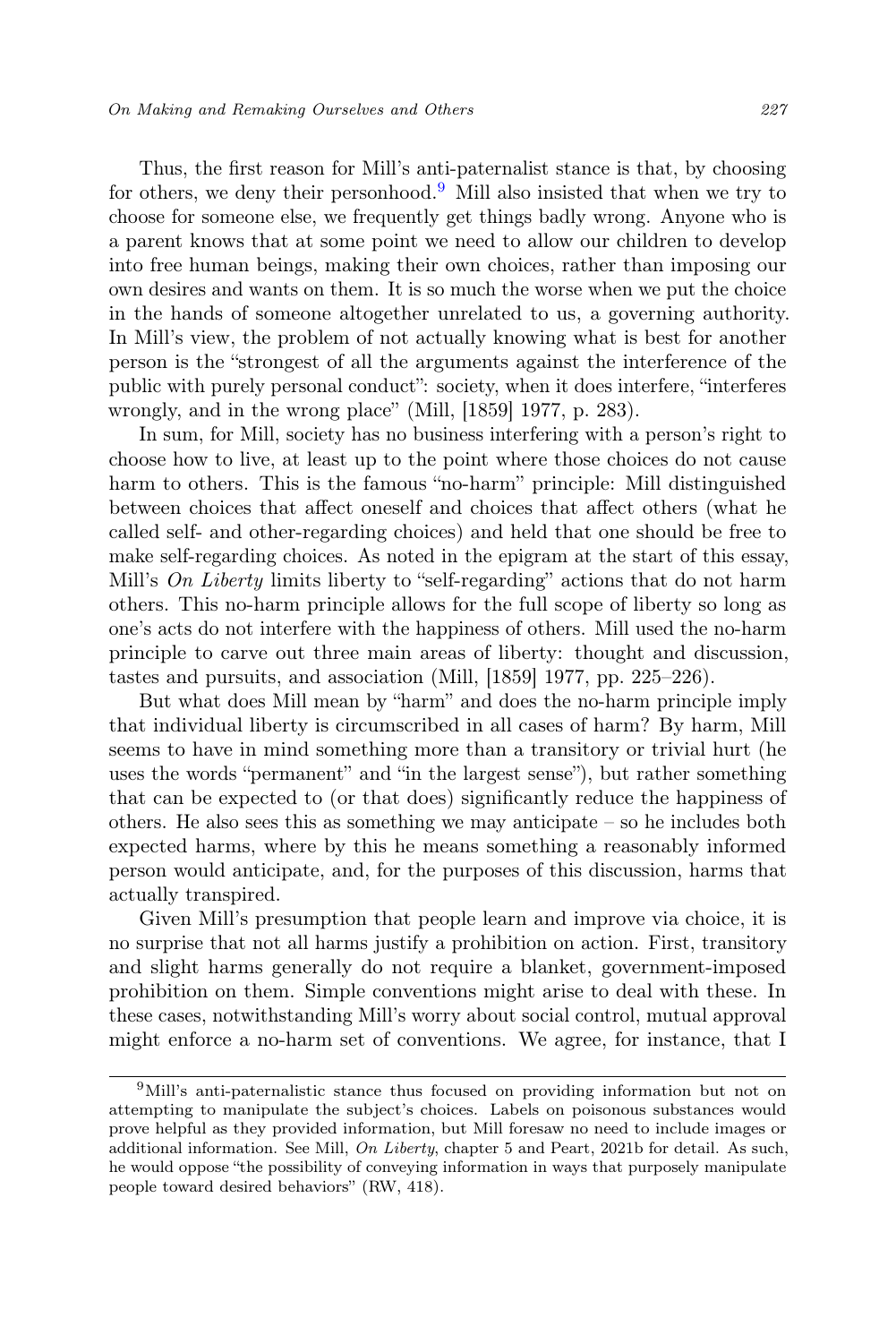will use my arm to cover my cough (as will you) and our mutual worry about disapproving looks will help us remember to do so.

### 3 Jevons on Ignorance, Immorality, and Improvement

The first thing to note about Jevons's departure from Mill's anti-paternalism, is that the two proceed differently methodologically. While Mill's antipaternalism was developed in the context of a seemingly insurmountable knowledge problem that arises from pronounced (and unknowable) "multiplicity of causes," Jevons was much less worried about difficulties associated with knowing why people choose as they do. He was also much more confident than Mill in the scientist's ability to predict outcomes and design policies that, in his view would improve the choices of (especially) the laboring poor.

Like Mill, Jevons was aware of the difficulties that multiple causation creates for the social scientist who tried to disentangle causal relationships or make precise predictions. But while Mill focused on differences across observations in social science and asserted that people "are never in any two cases exactly similar," Jevons focused upon uniformities, defined science as the discovery of uniformity, and maintained that "certain uniformities of thinking and acting  $\dots$  can be detected" in economics ([1874] 1907, 759). For Jevons, the science of political economy is mathematical and the main problem faced by researcher dealing with its complicated mathematical models: "If a science at all, it must be a mathematical science, because it deals with quantities of commodities. But as soon as we attempt to draw out the equations expressing the laws of demand and supply, we discover that they have a complexity entirely surpassing our powers of mathematical treatment" Jevons ([1874] 1907, p. 759).

Jevons now departed from Mill. For in the face of this difficulty and until natural laws were known precisely, Jevons recommended that scientists use techniques of approximation ("inductive quantification"), to infer the effects of causes and derive approximate laws. Jevons's placed great faith in techniques of approximation whereby researchers were to suppose that phenomena were affected by "constant" and "disturbing" causes. The latter, disturbing causes were to be treated as "balancing," and effectively ignored. The economist would then measure the effect of the cause(s) of interest. Jevons thus directed attention away from the question that preoccupied Mill, of explaining the difference between hypothesized and observed outcomes. Indeed, for Jevons, the economist was to abstract from disturbing causes, and to assume or ensure that unmodeled causes "cancel" in the drawing of a mean.

Jevons's procedure in his Theory of Political Economy is in line with this methodological position. He proposed a theoretical problem to solve for the equilibrium conditions of an imaginary, all-knowing consumer. He emphasized that his task was to specify conditions of equilibrium choice, given a fixed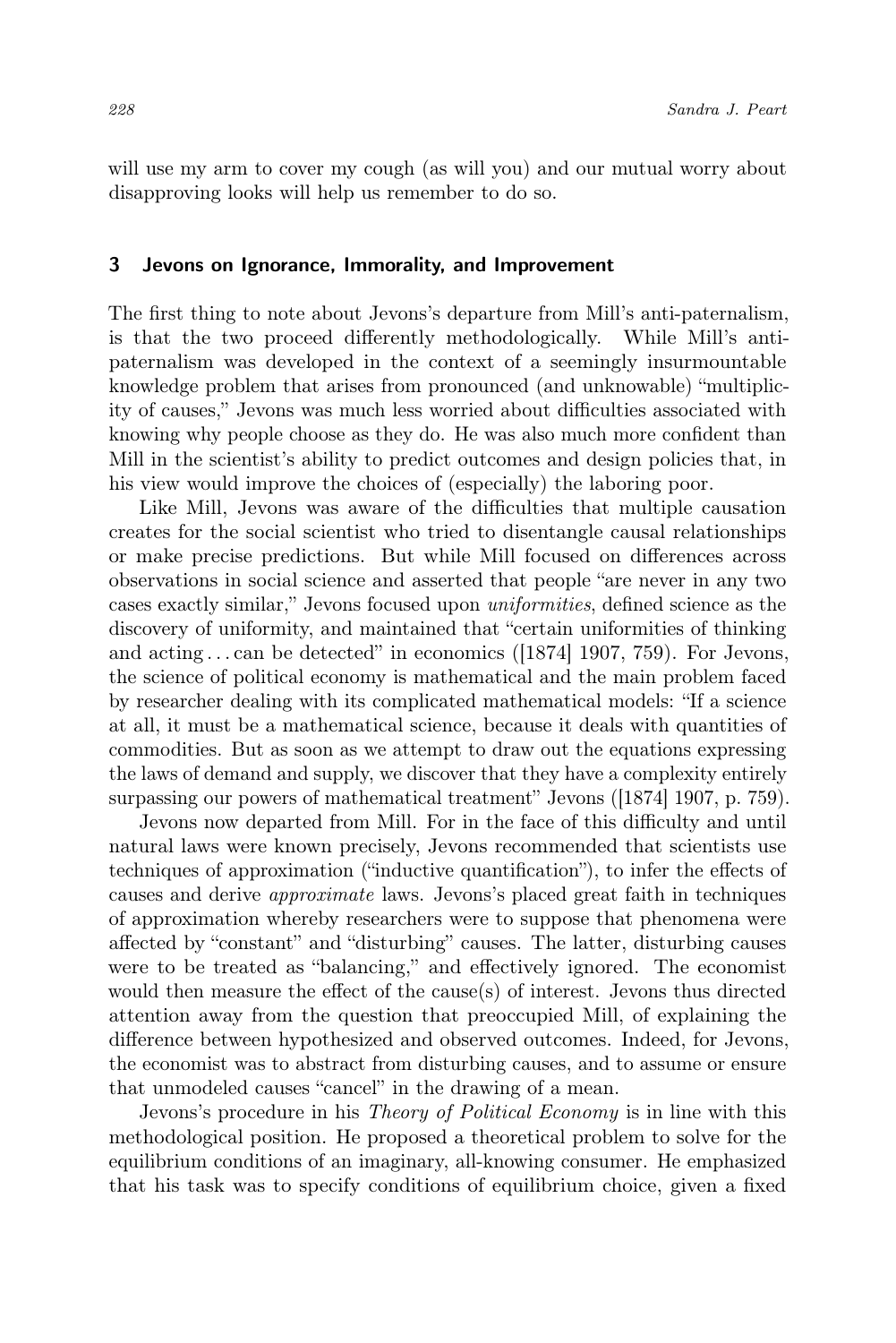price ratio, and he used a number of analogies to characterize equilibrium as a resting point, as when the motion of a pendulum ceases. At the same time, he recognized that consumers in practice do not attain these conditions and he outlined two reasons for this: unsystematic mistakes that apparently averaged out over time (or across consumers), and systematic mistakes. The latter concerned Jevons most, and it was here that he saw broad scope for education and improvement. In his account, poor people were especially prone to such biases. Jevons worried that they systematically under-saved, overworked, married poorly, underinvested in education, and acquired what Jevons regarded as inferior tastes. These were situations that warranted a wide array of policy interventions to move people closer to his all-knowing, perfect consumer. In contrast with Mill's emphasis on learning and remaking, there is little evidence to indicate Jevons believed people are motivated to find ways to improve themselves.<sup>[10](#page-8-0)</sup>

For Jevons, time is a cause of systematic error.<sup>[11](#page-8-1)</sup> In his Theory of Political Economy, he set out how the imaginary, all-knowing and all-wise consumer will satisfy his conditions for utility maximization<sup>[12](#page-8-2)</sup> and he then contrasted this solution to observed behavior. His disapproval of the intertemporal consumption choices by, especially, the laboring classes is particularly striking. He maintained in this context that consumers overly discount future pleasures relative to those of the present.<sup>[13](#page-8-3)</sup> In this context he described the distribution, "which should be made, and would be made by a being of perfect good sense and foresight." In practice, however, "no human mind is constituted in this perfect way," since consumers discount future pleasures relative to present ones (Jevons, [1871] 1911, p. 72). Jevons conceded that to describe how consumers actually allocate their income over time, an additional factor,  $q_1$ , must be used to take this discounting into account (Jevons, [1871] 1911, p. 73). In his view, the purported character flaw implied that, without intervention, individuals do not save enough for their future.

As noted, unlike Mill, Jevons was not sanguine about whether people would learn through their mistakes and correct their choices over time. Instead, in a series of essays he insisted that people, and especially poor people, make

<span id="page-8-0"></span><sup>10</sup>I find this odd, in light of Jevons's own behavior: There is a good deal of evidence to suggest that he attempted to improve himself via learning and doing. See Peart (1996a).

<span id="page-8-1"></span><sup>&</sup>lt;sup>11</sup>This is a common theme in early neoclassical discussions of mistaken behavior. See Peart (2000) for an in depth review of how Marshall, Pigou, and Fisher all held that agents are overly impatient and suffer from lack of willpower. As will become clear, Jevons held that any discounting of the future was irrational. In this, he went a step farther than the behavioral paternalists discussed in RW (8).

<span id="page-8-2"></span><sup>&</sup>lt;sup>12</sup> Compare this treatment to Thaler and Sunstein's description of how one would act if one "possessed complete information, unlimited cognitive abilities, and complete self-control" (2009, 5). I thank an anonymous referee for this reference.

<span id="page-8-3"></span><sup>&</sup>lt;sup>13</sup>For a more detailed exploration of Jevons's procedure as well as some comparisons with Carl Menger, see Peart (2021a).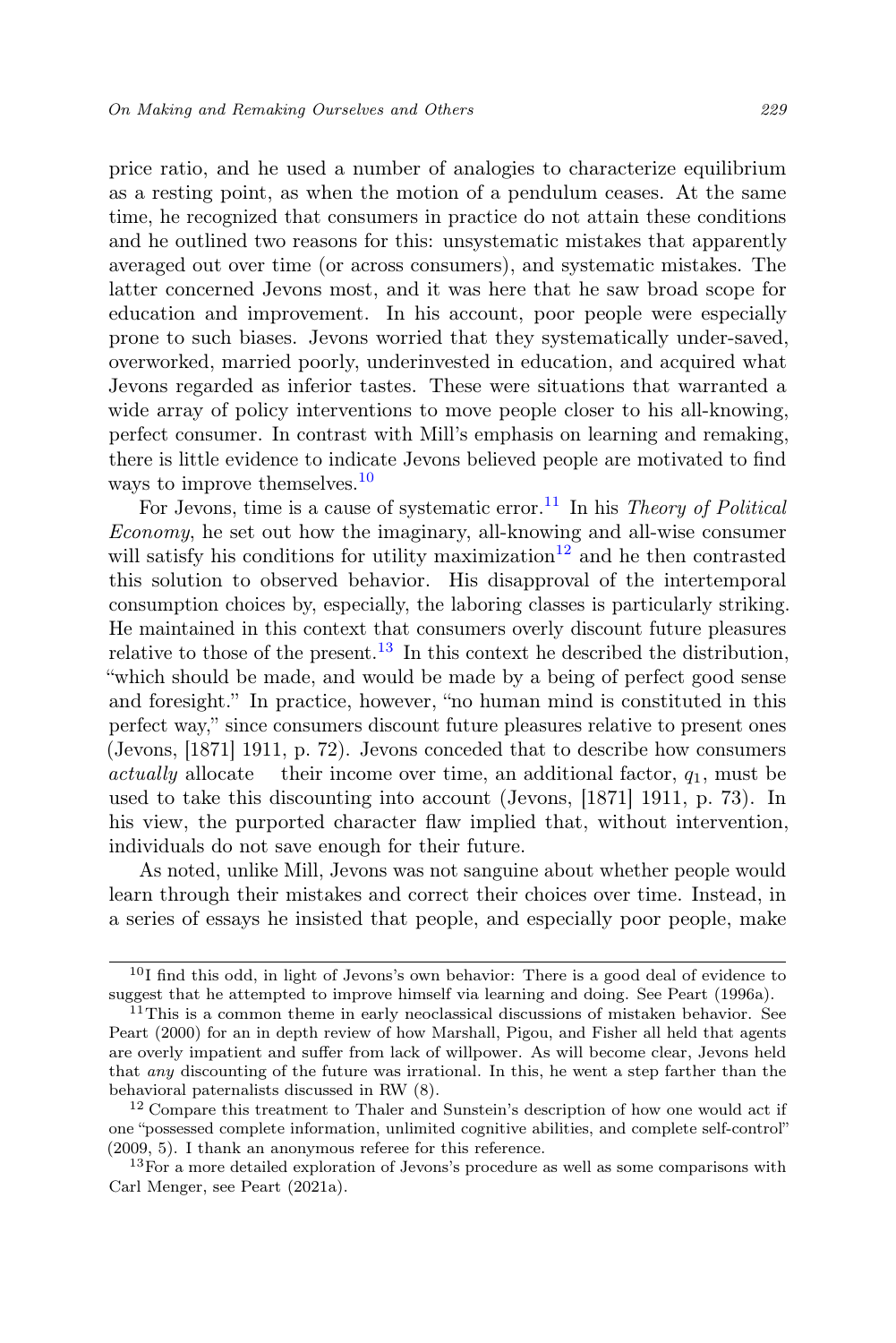systematic mistakes in spending and other lifestyle decisions.<sup>[14](#page-9-0)</sup> There were two broad rationales, in his view, for such interventions. First, the policy maker had warrant to reduce ignorance. Secondly, they were to improve their subjects morally. Roughly speaking, the two areas for intervention corresponded to improving the lot of the poor by helping them see into the future and then giving them the needed willpower to hold off spending too much in the present. In proceeding thusly, Jevons also waded into what the behavioral paternalists would refer to as consistency – supposing that his subject lack willpower, they make decisions that they would (apparently) regret at some future date. In this, to use RW's language, the theorist Jevons stepped "outside of the mind to define what is good for it" (RW, 406).

By besieging the "citadel of poverty and ignorance and vice," Jevons rec-ommended a series of interventions to improve the poor in both dimensions.<sup>[15](#page-9-1)</sup> In his view, for example, poor women were prone to marrying the wrong sort of man and working in factories when it would be prudent for them to stay home with their small children (Jevons, 1882, pp. 156–179). This issue formed the "most important question touching the relation of the State to labour," one requiring a radical policy intervention. Along similar lines, in his Theory of Political Economy Jevons turned to a policy solution in the case of gambling. For the "gamester," "so devoid of tastes that to spend money over the gaming-table is the best use he can discover for it, economically speaking, there is nothing further to be said. The question becomes a moral, legislative, or political one" (Jevons, [1871] 1911, pp. 160–161).

Jevons's thinking about remaking his subjects is further evident in another piece published in Methods of Social Reform, his 1869 "Inaugural Address" as President of the Manchester Statistical Society. There, Jevons linked the persistence of deep poverty to "social arrangements" and the "habits of the people:" Again his preoccupation with intemperance and apparently low rates of savings is evident: "As pauperism is the general resultant of all that is wrong in our social arrangements it cannot be destroyed by any single measure; it can only be reduced by such exertions as raise the intelligence and provident habits of the people" (Jevons, 1869, p. 186). Here again Jevons emphasized the need for not only reducing ignorance (raising intelligence) but also improving their morals (improving their provident habits). He insisted that improving

<span id="page-9-0"></span> $14$ The following paragraphs draw on Peart (2021a). There is a tension in Jevons's work in this regard: at various points in the Theory of Political Economy he advocated for freedom of exchange. "Perfect freedom of exchange must be to the advantage of all" (Jevons, [1871] 1911, p. 142). His position seems to be that, on balance, decisions made at a point in time (e.g., how much sugar to purchase), are utility maximizing, while those involving how distribute consumption over time (e.g., when to marry and how much to save), are not.

<span id="page-9-1"></span><sup>&</sup>lt;sup>15</sup> Jevons frequently made use of the then-common linkage between ignorance and morality or, as it was often described at the time, "vice." A striking example occurs in the analysis of speculative behavior over the business cycle. John Mills wrote about "ignorant speculation" and "immoral risks" and likened speculators to "MacHeaths" and "Turpins." See Peart (1996a).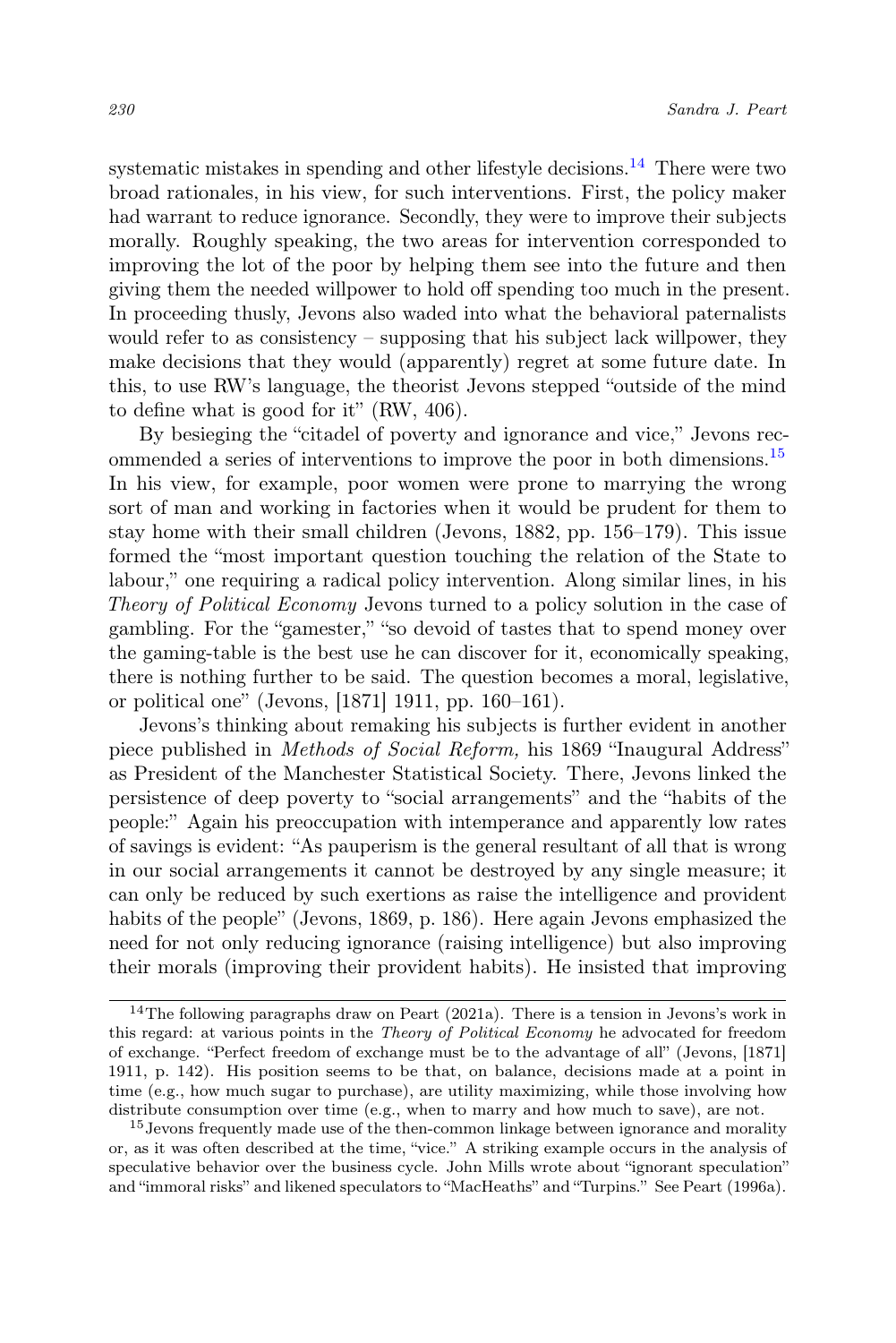the standard of living for the laboring classes would have no lasting impact if it were not accompanied by a change in character: "Material well-being has comparatively little effect, for, however high the wages of an artisan may be, they may be spent intemperately, and on the slightest reverse of fortune his family or himself may come to the workhouse" (Jevons, 1869, p. 186). "General education" was, in his view, "the measure which most nearly approaches to a panacea for our present evils" (Jevons, 1869, p. 187) and Jevons consequently endorsed a policy of compulsory education that would soon come closer to fruition in England (West, [1965] 2010).

But education was not sufficient, in Jevons's view. In a series of articles published in the late 1870s until his death in 1882, Jevons spelled out his plan to "besiege" the "citadel" of poverty. Taken together, these articles reveal that he had in mind a vast remaking of the tastes of poor people. In his 1878 "Amusements of the People," Jevons pointed to the "general low tone of popular manners" among the labouring classes and recommended a broad type of education designed to cultivate improved tastes and "character" among the laboring classes (Jevons, 1878, pp. 25–26). Cultivating a higher tone of recreation, through legislative means and moral suasion, in his view comprised the "principal" "means towards a higher civilization" (Jevons, 1878, p. 7). Indeed, Methods of Social Reform is replete with examples of how Jevons intended to improve the character of the laboring classes using a wide-ranging set of paternalistic interventions. In "The Use and Abuse of Museums" (Jevons, 1881–82), he argued that "the degree of instruction" in museums was too variable and he offered suggestions to improve its educational impact by helping visitors acquire "the habit of concentration of attention, which is the first condition of mental acquisition" (1881–82, 56). Elsewhere Jevons opined that libraries should be used to improve the tastes of poor people. "Free libraries" were a means of placing "the very best books" "within the reach of the poorest" – to counteract "the evil influence" of the "vicious novelettes, gazettes, and penny dreadfuls" all-too-frequently read by the laboring poor (Jevons, 1881, p. 33). As noted above, Jevons held that women who worked in factories systematically married the wrong person and have too many children while working. The policy solution is then to prevent married women from working in factories while their youngsters are under the age of three.

#### 4 Wicksteed's "Inclusive Rationality" $16$

In contrast with Jevons and standard neoclassical thinking, RW argue for an "inclusive" concept of rationality (17). Their position represents a strong

 $16$ Without using the phrase "inclusive rationality," Levy and Peart (2010) make the case that Wicksteed's notion of reasonable action diverges from the neoclassical account of rationality.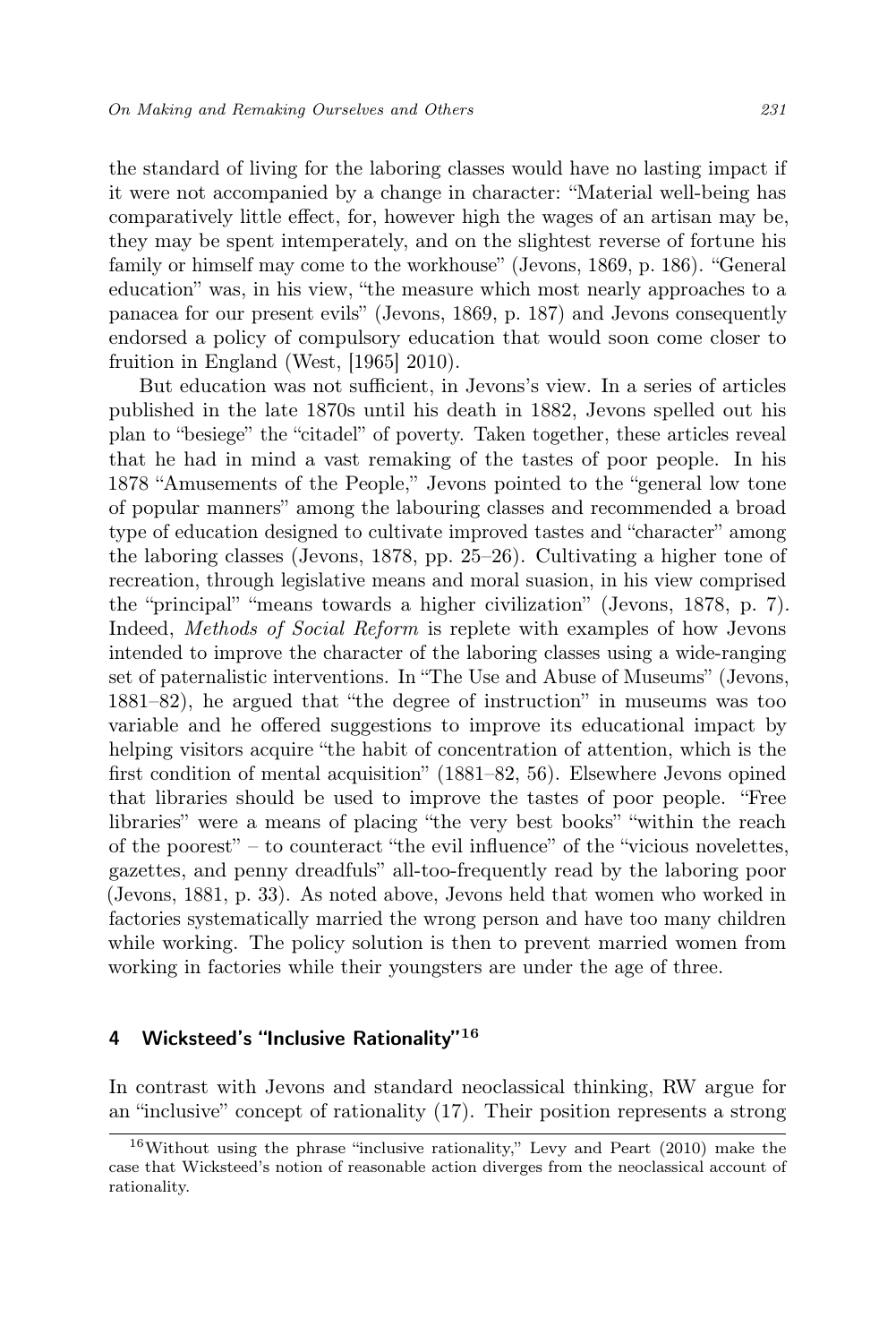challenge for neoclassical economics. More than this, it is fully in line with that of Mill, sketched above, on learning (RW, 203) as people prepare to choose, choose, and then think through and discuss the results, including errors, of their choices. Like RW (55, 57), Mill adheres to an inclusive idea of rationality. He insists that one learns about one's choice and about one's self throughout the discovery process. For Jevons, by contrast, one has no agency to improve one's self and if one's choices violate his description of rational choices, the economist (or policy maker) has warrant to improve the subject so that one's choices better comport with his notion of rationality. Thus, Mill, but not Jevons, argued that the first reason not to interfere with one's choices is that doing so would deny one's agency.

A second difference warrants mention in light of RW's emphasis on the knowledge problems inherent in altering the subjects' choices (190). As noted above, Mill recognized that were one to interfere with the choices of others, one would frequently do so poorly – we simply do not know enough about another to know who the other wishes to become. Jevons, by contrast, much more confidently posits how (especially) the poor should act and choose.

In this context, it is significant to discuss briefly one outlier who followed and yet departed significantly from Jevons: Philip Wicksteed. George Stigler opined that Wicksteed was Jevons's only follower.<sup>[17](#page-11-0)</sup> Wicksteed certainly understood and appreciated the significance of Jevons's assumption, highlighted above, of perfect knowledge in a market.<sup>[18](#page-11-1)</sup> Yet he extended Jevons's analysis to the "imperfect" world where people live, in which costs abound. In such a market, Wicksteed appreciated that price dispersion emerges as a result of the varied actions of consumers (Wicksteed, [1910] 1933, p. 223). Wicksteed described the resulting process of give and take: $19$ 

"The shrewd marketer who goes the round of the market and fully ascertains the alternatives open to her before choosing amongst them, will go to the cheaper stall, and as the stock runs out rapidly the seller my begin to suspect that he has put his price too low and that he will be out of stock early in the day. Or the dealer who has fixed his price too high will find himself deserted a, and

<span id="page-11-0"></span><sup>17</sup>Stigler opined that Wicksteed, who was "in a certain sense, the Jevonian 'school"' (Stigler, [1941] 1994, p. 38) developed and removed inconsistencies in Jevons's work. The reasons for Jevons's lack of followers are complicated and beyond our present scope, but a teaching career cut short for health reasons was a major contributor. See Peart (1996b), 4.

<span id="page-11-1"></span><sup>18</sup>"In the theoretically perfect market, information is complete and accurate. In practice, however, information only after 'more or less' mirrors this presumption. The key feature of a market in theory was not, Jevons maintained, its location, but instead consisted of the common and complete knowledge held by participants in its exchanges" (Peart, 1996b, p. 98).

<span id="page-11-2"></span> $19$  For a discussion of Wicksteed's "process-oriented theory of Rational behavior" see RW (2018).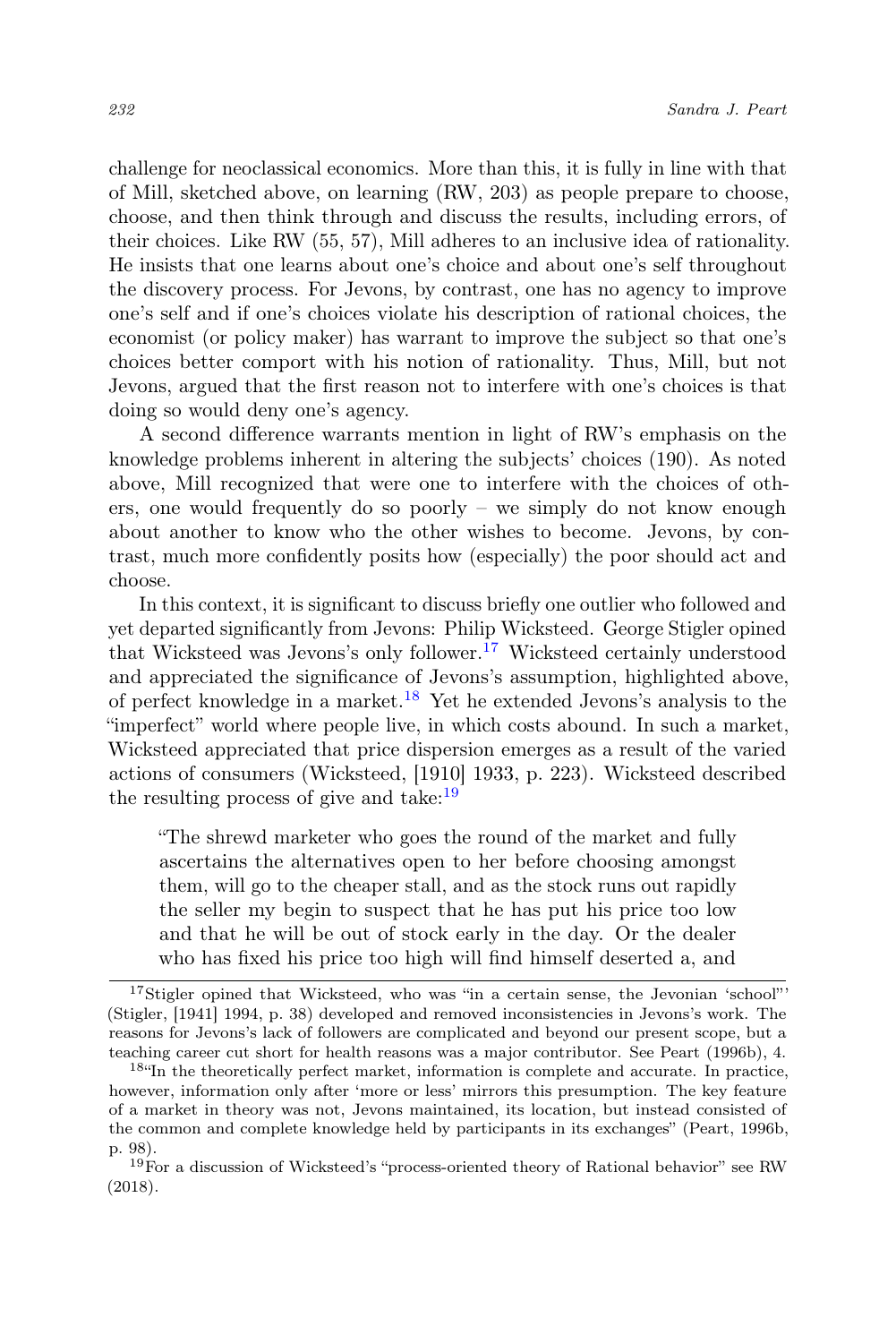will fear that he will have his stock left on his hands if he does not reduce his price (1910, 223–224).

Wicksteed continued to enumerate the ways in which his agents operating within a marketplace facilitate adjustments. He "restates the function of the market" with an emphasis on communication (and learning) – "A market is the machinery by which those on whose scales of preference any commodity is relatively high are brought into communication with those on whose scales it is relatively low" ([1910] 1933, 236). In the chapter that follows, Wicksteed enumerates many reasonable variations of savings behavior. His summary statement demonstrates a marked contrast with Jevons's one-rule-fits all: "Nor is it wise to provide for old age, unless there is fair prospect of making old age tolerable without making youth and maturity intolerable. As we have seen, it is only a minority of even well-to-do people that consider it wise to save up for the purchase of a house. And however rich a man may be it is obvious that there is always a natural limit to the wisdom of saving"  $(1910, 297)$ <sup>[20](#page-12-0)</sup>

Careful attention has been paid to Wicksteed's discussion in the 1888 Alphabet of Economic Science of Jevons's "law of indifference (that is, of one price") (see Steedman, 2008) and Wicksteed certainly emphasizes its importance in that piece.<sup>[21](#page-12-1)</sup> Yet what is just as important, perhaps more, is the attention and time Wicksteed devoted to analyzing the varied reasons for departures from the Law of One Price, for price dispersion. Despite being a careful reader, for instance, Stigler failed to see Wicksteed's device of making the cost of gathering information positive. It was only later that Stigler independently developed his own framework with the same device.

Indeed, Wicksteed's approach is consistent with that of RW. Like RW, Wicksteed finds no reason to insist that subjects have consistent preferences. Indeed, he explores reasons why apparent inconsistencies make sense and here he hits upon the costliness of thought. For Wicksteed, everything, including thought and discussion, is costly. Nothing is free. If one's internal computations come at a cost then there is no reason to believe that the resulting choice will have the same properties as they would with free computations. Thus, there is no reason to preclude the favorite finding of behavioral paternalists, of intransitive orderings. Supposing agents are purposive, one generally cannot count on their choices being "rational" as modern economists understand the word. Wicksteed opined that "no man's scale" is "completely

<span id="page-12-0"></span> $^{20}$ RW use Vernon Smith's phrase to describe their position: "Listen to what your subjects may be trying to tell you" (27). The phrase aptly captures Wicksteed's approach.

<span id="page-12-1"></span> $21^{\circ}$ The 'Law of Indifference' is of fundamental importance in economics. Its full significance and bearing cannot be grasped till the whole field of economics has been traversed; but we may derive both amusement and instruction, at the stage we have now reached, from the consideration of the various which are made to evade it . . . " (Wicksteed, 1888, p. 102).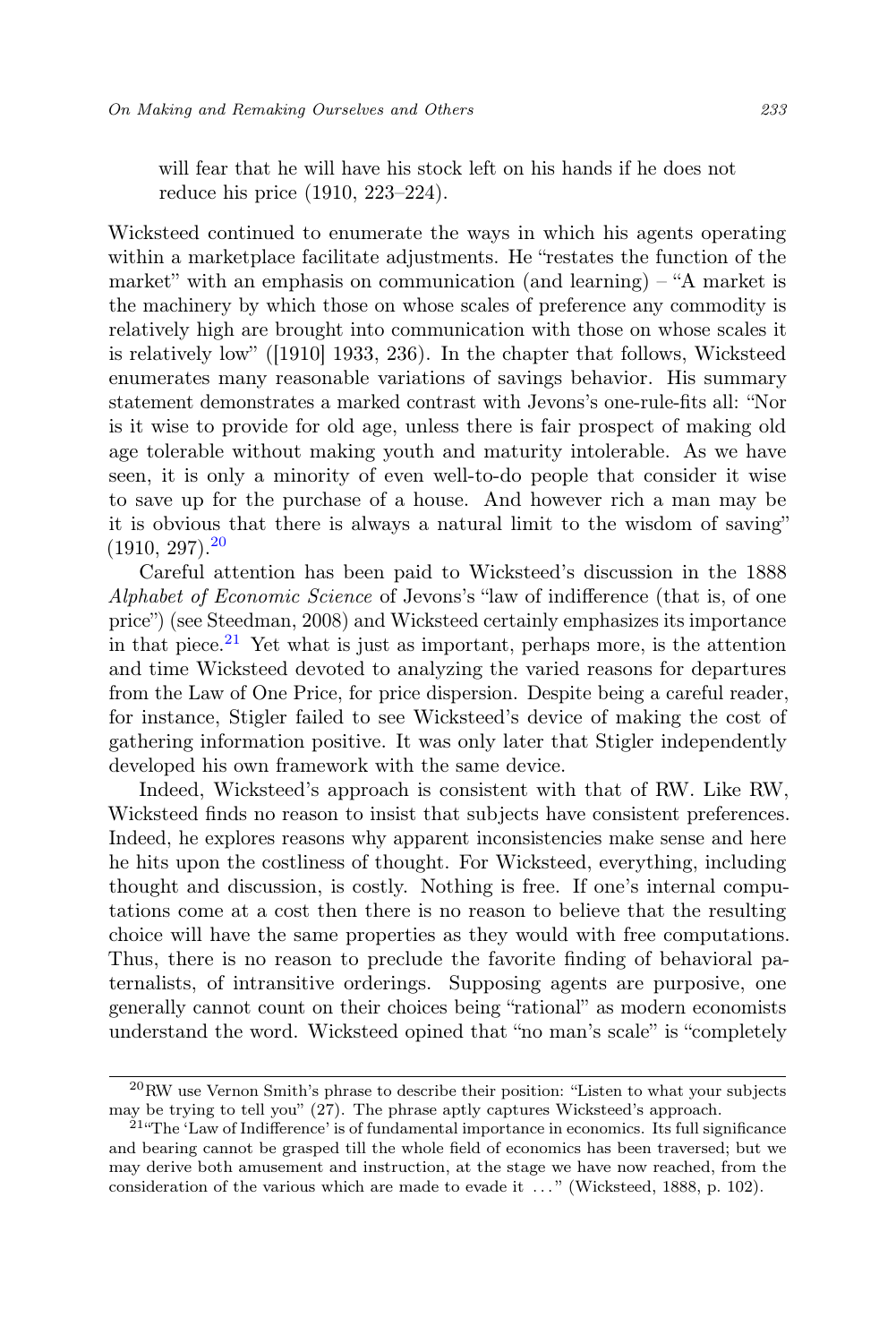consistent" and he came up with a number of explanations for apparent inconsistencies:[22](#page-13-0)

"Presumably no man's scale, however, is completely consistent. That is to say, if I would choose A rather than B and would choose B rather than C, it does not follow (as it ought to do) that a fortiori I should choose A rather than C. A man might be willing to give a shilling for a knife because he thought it cheap, and might refuse to give a shilling for a certain pamphlet because he thought it dear, and yet if he had been offered the direct choice between the pamphlet and the knife as a present he might have chosen the pamphlet. That is to say, he would prefer the knife to a shilling and would prefer a shilling to the pamphlet, and yet he would prefer the pamphlet to the knife. Or a man who is going abroad may employ half a day in finding where he can get best change for his money, with the result of getting half a crown's worth more of foreign coin for his £30 than he could have got at the tourist office without any trouble; and he may be quite pleased with his achievement. But the same man would scornfully refuse to sell half a day of his time for 2 s. 6 d., and will lose all his self-gratuation on the favourable exchange that he has got if it occurs to him to think of it as 2 s. 6 d. earnings for half a day's work. That is to say, at one and the same time he is willing and unwilling to accept 2 s. 6 d. as an adequate compensation for half a day's work, according to the light in which it happens to present itself to him."  $(33)^{23}$  $(33)^{23}$  $(33)^{23}$ 

## 5 Conclusions

The foregoing demonstrates key similarities between Mill and the approach of RW. In addition, it traces similarities between Jevons and the behavioral paternalists. Yet RW correctly highlight a key difference between early paternalism and that of the behavioral paternalists. They argue (6) that, unlike earlier forms of paternalism, behavioral paternalists attempt to help people satisfy their existing preferences. By contrast, in his Theory of Political Economy and throughout his economics, Jevons is clear that in fact a systematic re-making is in order for poor people: only when their preferences have been attacked

<span id="page-13-0"></span><sup>22</sup>Kirzner (1999) links Wicksteed and von Mises in this respect. Steedman discusses violations of transitivity in general and the violation of transitivity in Common Sense (Steedman, 2000).

<span id="page-13-1"></span><sup>23</sup>Ludwig von Mises cites this passage in support of his contention that "value judgments are not immutable and that therefore a scale of value, which is abstracted rom various, necessarily nonsynchronous actions of an individual, may be self-contradictory" ([1949] 2009, 103).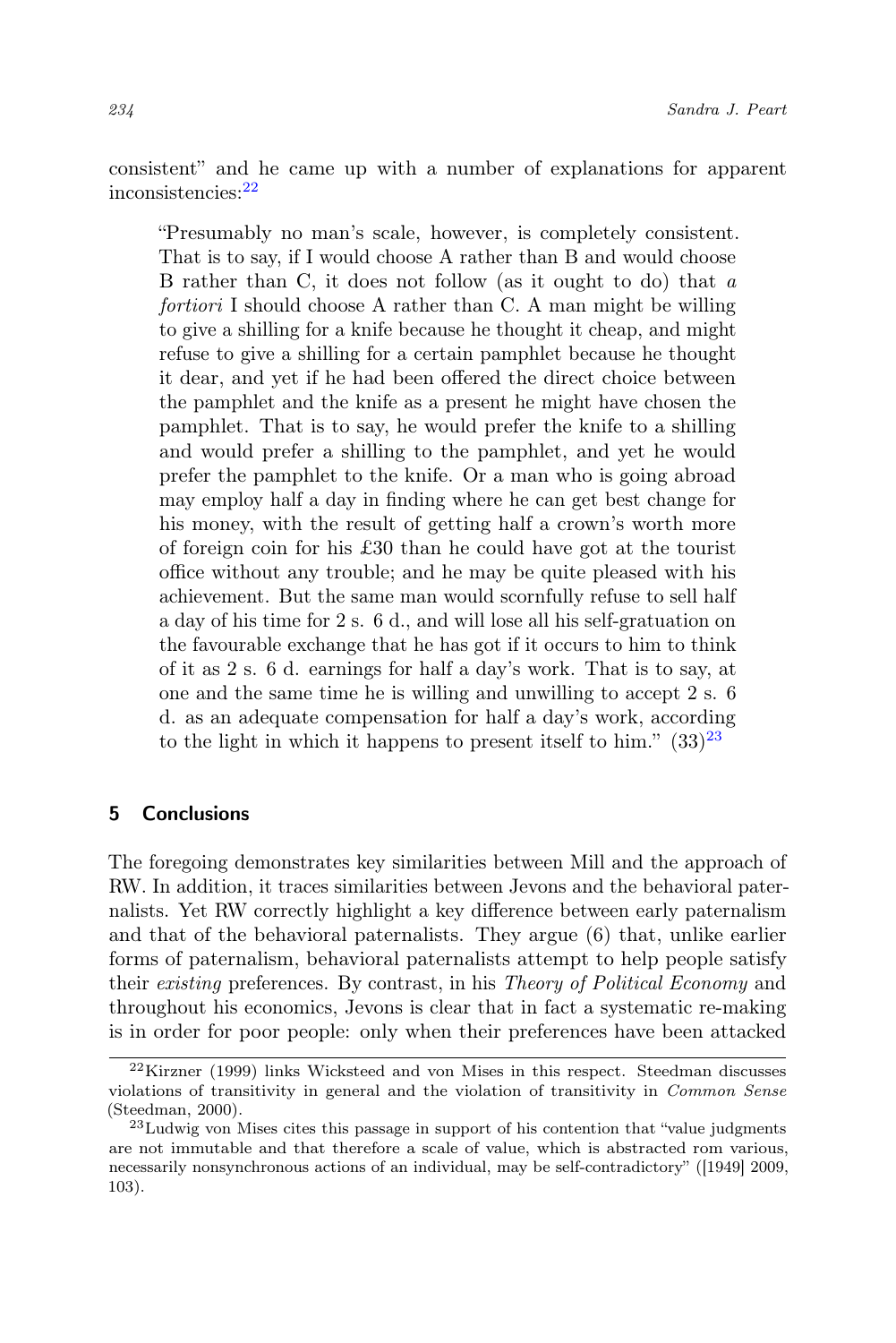and reshaped on all fronts, from musical tastes to savings behavior and labor force participation decisions, would he be satisfied that we have remade poor people in accordance with the best advice of the economic theorist.

One additional contrast goes unnoticed in RW. As emphasized above, Jevons and other late nineteenth century paternalists targeted the laboring poor in their analysis of purported irrationalities. By contrast, the behavioral paternalists posit mistakes in the choices of any and all consumers – in that view, we all suffer from biases and other forms of purported irrationality. Many, if not all, of the supposed "biases" examined by RW, including present bias, supposed lack of willpower, incompleteness, and intransitivities, feature predominantly in Jevons's late-nineteenth century analysis of the laboring classes. Such biases also, as noted above, provide wide scope for policy intervention. Perhaps that is why the neoclassical approach overthrew the earlier approach by Mill or the attempted realism of Wicksteed: some experts who study people and policy in the early twentieth century seemed eager to step in and advocate wholesale remaking for particular groups deemed especially "inferior."

RW favor Mill's approach subject to a no-harm principle (RW, 437). Here, perhaps, we might invoke Buchanan's notion of "reform via discussion" and close the distance somewhat between Cass Sunstein and Richard Thaler, on the one hand, and RW, on the other. If we have ideas about how we should behave in order to thrive, subject to a no-harm principle, might we not remonstrate, reason, persuade, and entreat, as RW suggest (RW, 437), and reform our institutions via discussion, as Mill and (perhaps) Sunstein and Thaler would have us do?

This leads to a final contrast between the early neoclassical perspective exemplified by Jevons and that of behavioral paternalists, a contrast that may well be significant. Those who wish to "nudge" consumers or producers are confident in their prescriptions, but they are a far distance from the hubris that emerged and prevailed through the development of New Welfare Economics. Behavioral paternalists are neither engineers, nor design theorists who prescribe wholesale remaking.

#### References

- Buchanan, J. 1979. "Natural and artifactual man". What should Economists Do? (Indianapolis: Liberty Fund), 93–114.
- Hausman, D. 1992. The Inexact and Separate Science of Economics. Cambridge and New York: University of Cambridge Press.
- Hollander, S. 1985. The Economics of John Stuart Mill. Toronto: University of Toronto Press.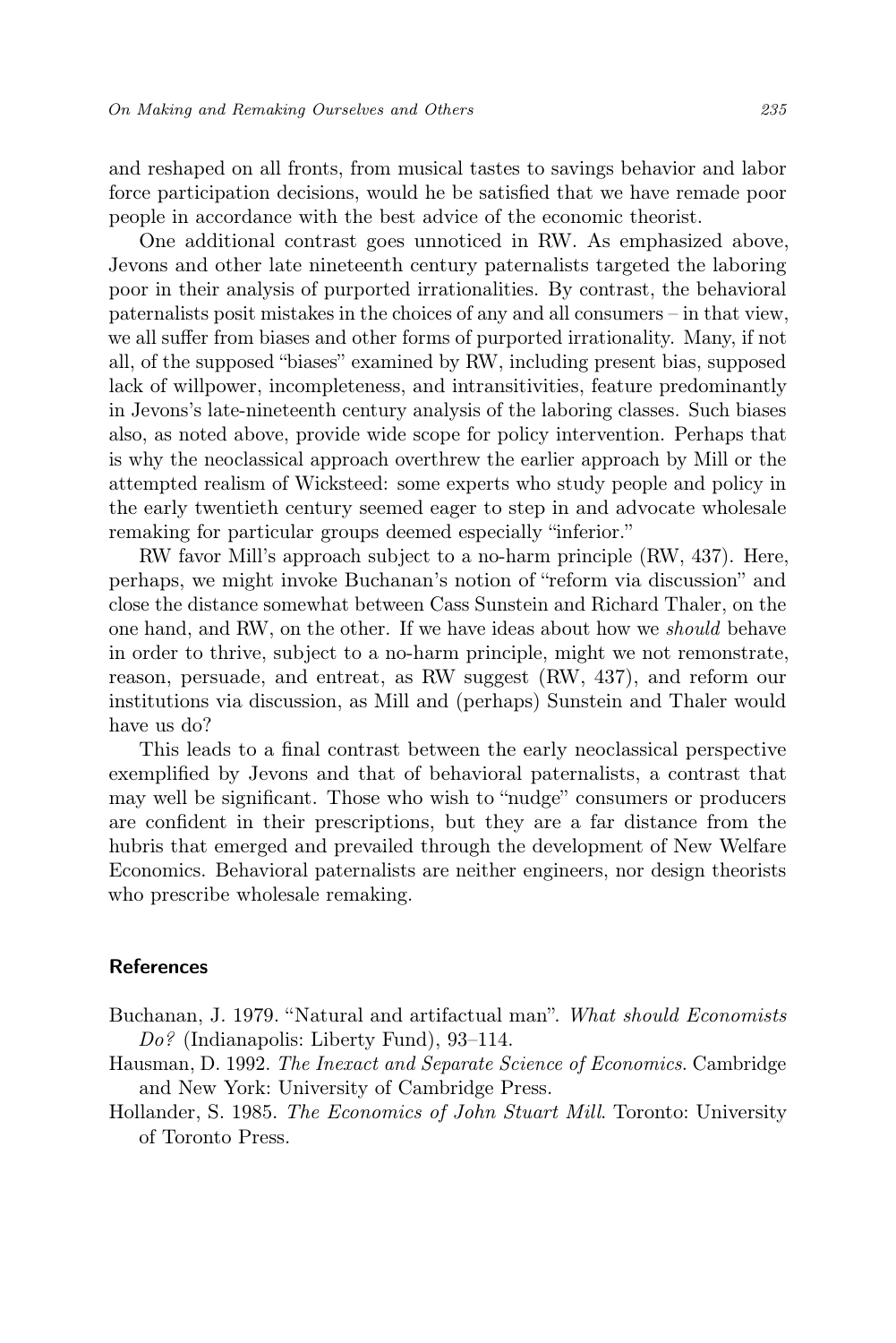- Jevons, W. S. 1869. "Inaugural address as president of the Manchester statistical society on the work of the society in connection with the questions of the day". In: Methods of Social Reform [1883] 1965. Ed. by A. M. Kelly. New York. 180–193.
- Jevons, W. S. 1878. "Amusements of the people". Methods of Social Reform: 1–27.
- Jevons, W. S. 1881. "The rationale of free public libraries". Methods of Social Reform: 28–52.
- Jevons, W. S. 1882. "Married women in factories". Methods of Social Reform: 156–179.
- Jevons, W. S. [1874] 1907. The Principles of Science: A Treatise on Logic and Scientific Method. London: Macmillan.
- Jevons, W. S. 1881–82. "The use and abuse of museums". Methods of Social Reform: 53–81.
- Jevons, W. S. [1871] 1911. Theory of Political Economy. 4th. London: Macmillan.
- Kirzner, I. 1999. "Philip Wicksteed: The British Austrian". In: 15 Great Austrian Economists. Ed. by R. Holcombe. Auburn: Ludwig von Mises Institute. 101–122.
- Levy, D. M. and S. J. Peart. 2010. "Common sense at 100". unpublished manuscript.
- Mill, J. S. [1867] 1984. "Inaugural address" delivered to the University of St. Andrews, In: Volume 21 of Mill Collected Works.
- Mill, J. S. [1843] 1973. "A system of logic ratiocinative and inductive". In: The Collected Works of John Stuart Mill. Ed. by J. Robson. Vol. 7 and 8. Toronto: University of Toronto Press.
- Mill, J. S. [1856] 1969. "August Comte and positivism". In: Volume 10 of Mill, Collected Works.
- Mill, J. S. [1859] 1977. "On Liberty". In: Volume 18 of Mill, Collected Works.
- Peart, S. J. 1996a. "Ignorant speculation and Immoral risks: MacHeaths, Turpins and the commercial classes in nineteenth-century theories of economic fluctuations". The Manchester School. 64(2): 135–152.
- Peart, S. J. 1996b. The Economics of W. S. Jevons. London: Routledge.
- Peart, S. J. 2000. "Irrationality and intertemporal choice in early neoclassical thought". Canadian Journal of Economics. 33(1): 175–188.
- Peart, S. J. 2021a. "The 'improvement of mankind': William Stanley Jevons and Carl Menger on decision making and learning". Review of the History of Economic Thought and Methodology.
- Peart, S. J. 2021b. The Essential John Stuart Mill. Fraser Institute.
- Rizzo, M. and G. Whitman. 2018. "Rationality as a process". Journal of Behavioral Economics. 5(3–4): 201–219.